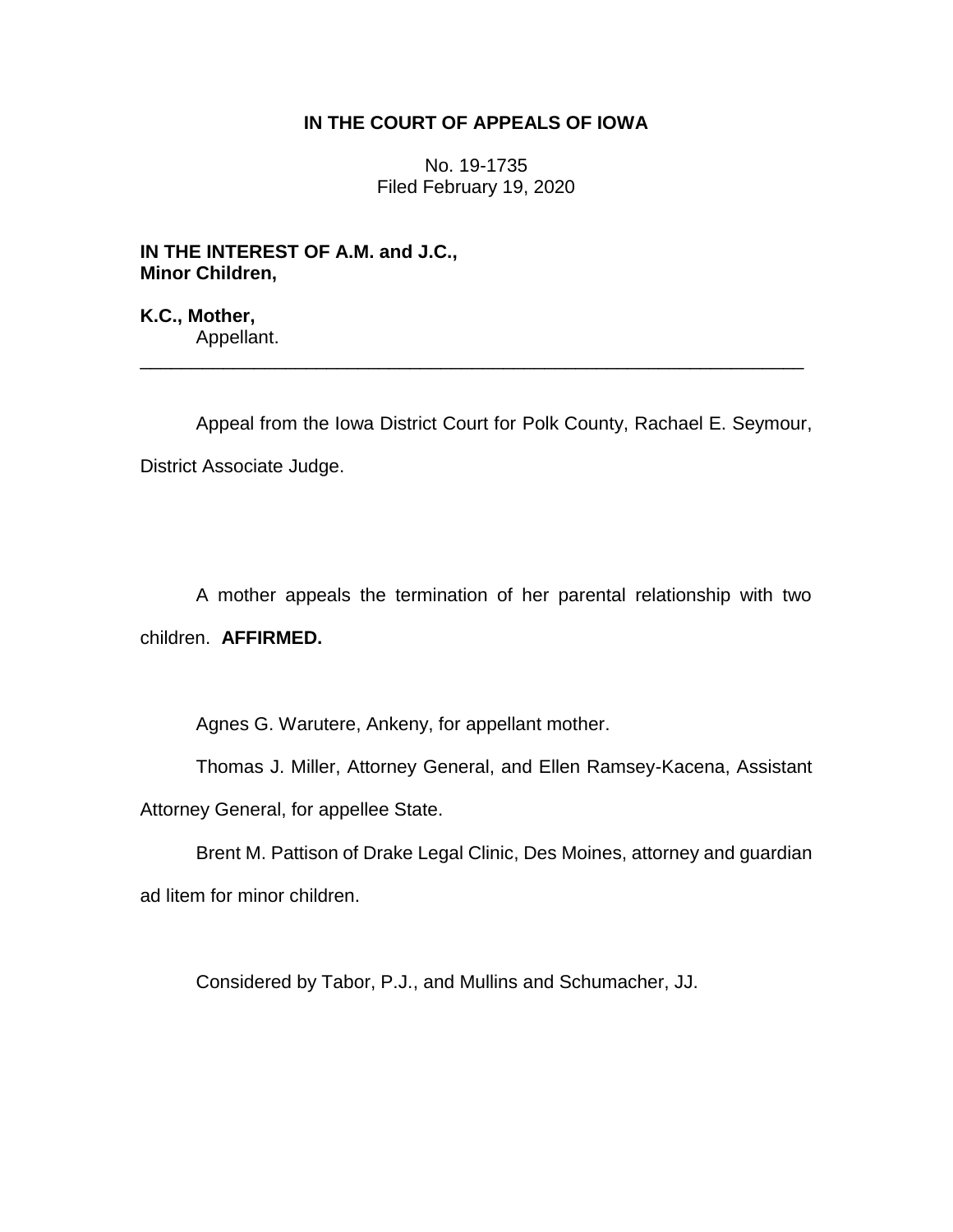## **TABOR, Presiding Judge.**

 $\overline{a}$ 

This case involves two children under the age of four: A.M. born in September 2016 and J.C. born in June 2018.<sup>1</sup> Their mother, Kathleen, appeals the juvenile court order terminating her parental rights.<sup>2</sup> She contends the State failed to prove the children could not safely return to her care or that she is unable to respond to services. Because we see clear and convincing evidence in the record to support the juvenile court's order, we affirm.<sup>3</sup>

Kathleen's immersion in the child-welfare system dates to a serious domestic abuse assault in 2015. That summer, Kathleen's live-in paramour, Robert, attacked her, causing bruises, a swollen lip, a bite mark, and a concussion. Kathleen's older two children, M.M. and S.H., were at home when Robert perpetrated the domestic violence. Robert pleaded guilty to domestic abuse assault. That violence led to the juvenile court terminating the mother's parental rights to M.M. in the fall of 2016. But our court reversed that termination. *In re M.M.*, No. 17-0237, 2017 WL 2461889, at \*3 (lowa Ct. App. June 7, 2017).<sup>4</sup> We

<sup>&</sup>lt;sup>1</sup> The mother has two older children, S.H. and M.M., and one younger child, B.M., who was born in June 2019. Her legal relationship with those three children is not at issue here.

 $2$  The order also terminates the parental rights of the children's putative fathers, who do not appeal.

<sup>3</sup> We review termination-of-parental-rights cases de novo. *In re M.W.*, 876 N.W.2d 212, 219 (Iowa 2016). While not bound by the juvenile court's fact findings, we give them weight, particularly on credibility claims. *Id.* The State must present clear and convincing evidence to support termination. *In re A.M.*, 843 N.W.2d 100, 110–11 (Iowa 2014). Evidence satisfies that standard if no serious or significant doubts exist about the correctness of conclusions of law drawn from the proof. *In re C.B.*, 611 N.W.2d 489, 492 (Iowa 2000).

<sup>&</sup>lt;sup>4</sup> After our remand, Kathleen could not regain custody of M.M. because the mother (1) did not fully engage in services, (2) was dishonest with the court about her relationships, and (3) could not secure stable housing.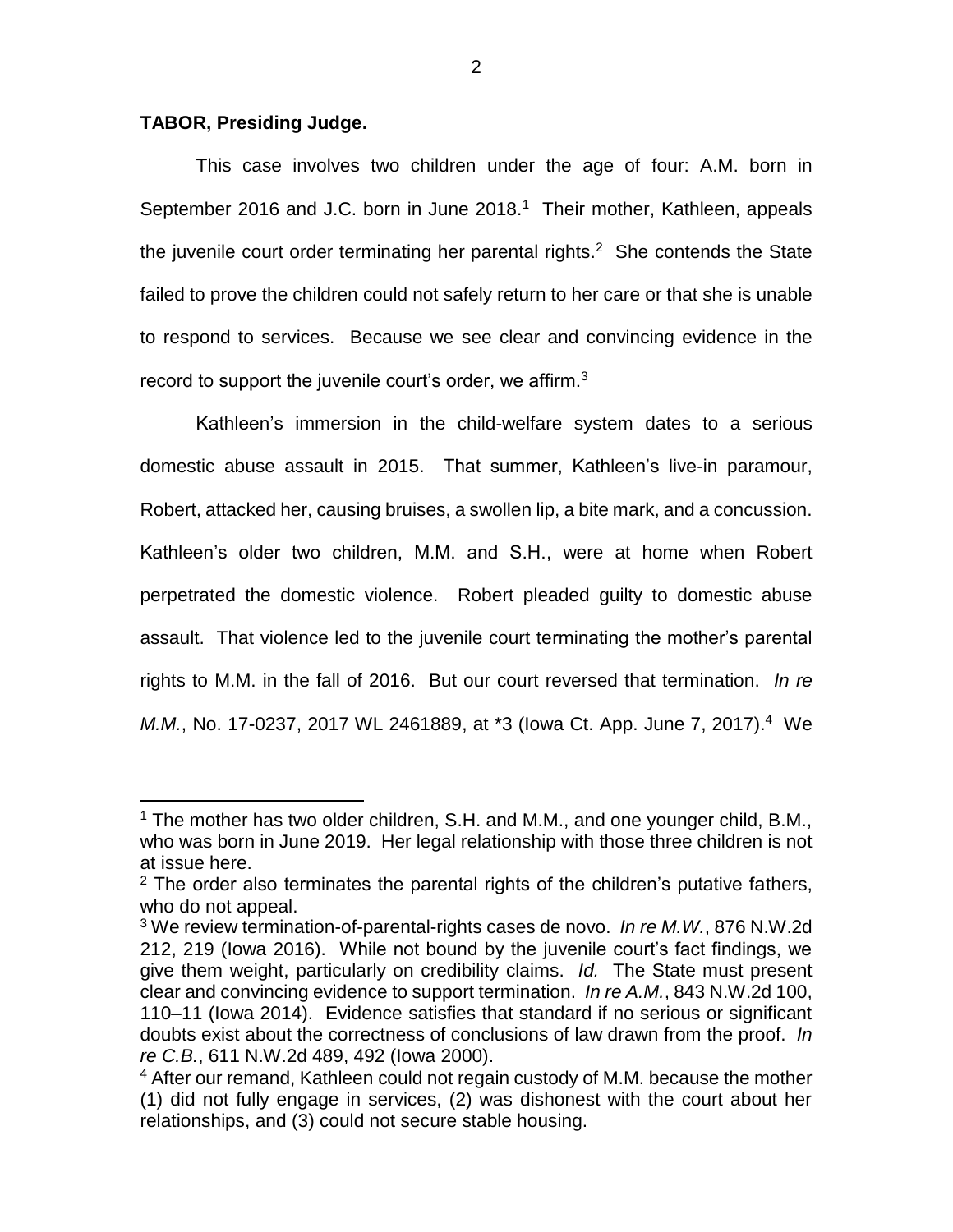believed: "The mother has obtained insight into issues of domestic violence, including prevention and coping mechanisms." *Id*. We also believed Kathleen's testimony that she moved to Missouri so she could "obtain a fresh start and have a safer environment for herself and her children" away from Robert. *Id*.

Our beliefs were wrong. At the July 2019 termination hearing Kathleen revealed a continued lack of insight into Robert's domestic violence and the threat it posed to A.M. and J.C. When asked to describe the 2015 incident, Kathleen insisted she and Robert were just "joking around" and her bruising and concussion resulted from "playful wrestling." She also testified her move to Missouri was not to get away from Robert, but to have the support of her mother who lived there. A.M. was born in Missouri. Although Kathleen had once reported A.M. expressed fear of other men based on Robert's threatening behaviors, the mother testified at this termination hearing that A.M. was never scared of Robert. The juvenile court found Kathleen's backpedaling to be "simply untrue."

The hearing also included evidence A.M. tested positive for methamphetamine after Kathleen moved back to Iowa in 2018. Kathleen took no responsibility for the child's drug exposure, speculating in her testimony that the babysitters were using methamphetamine. Kathleen also testified to a series of abrupt moves, explaining she often stayed with family members, who sometimes faced eviction themselves. In November 2018, Kathleen lived with Robert in an apartment in Monroe, Iowa, together with A.M. and J.C., who was only a few months old. When a service provider stopped by the apartment to check on the children's welfare, Robert was aggressive and threatening. The juvenile court approved a request from the Iowa Department of Human Services (DHS) to

3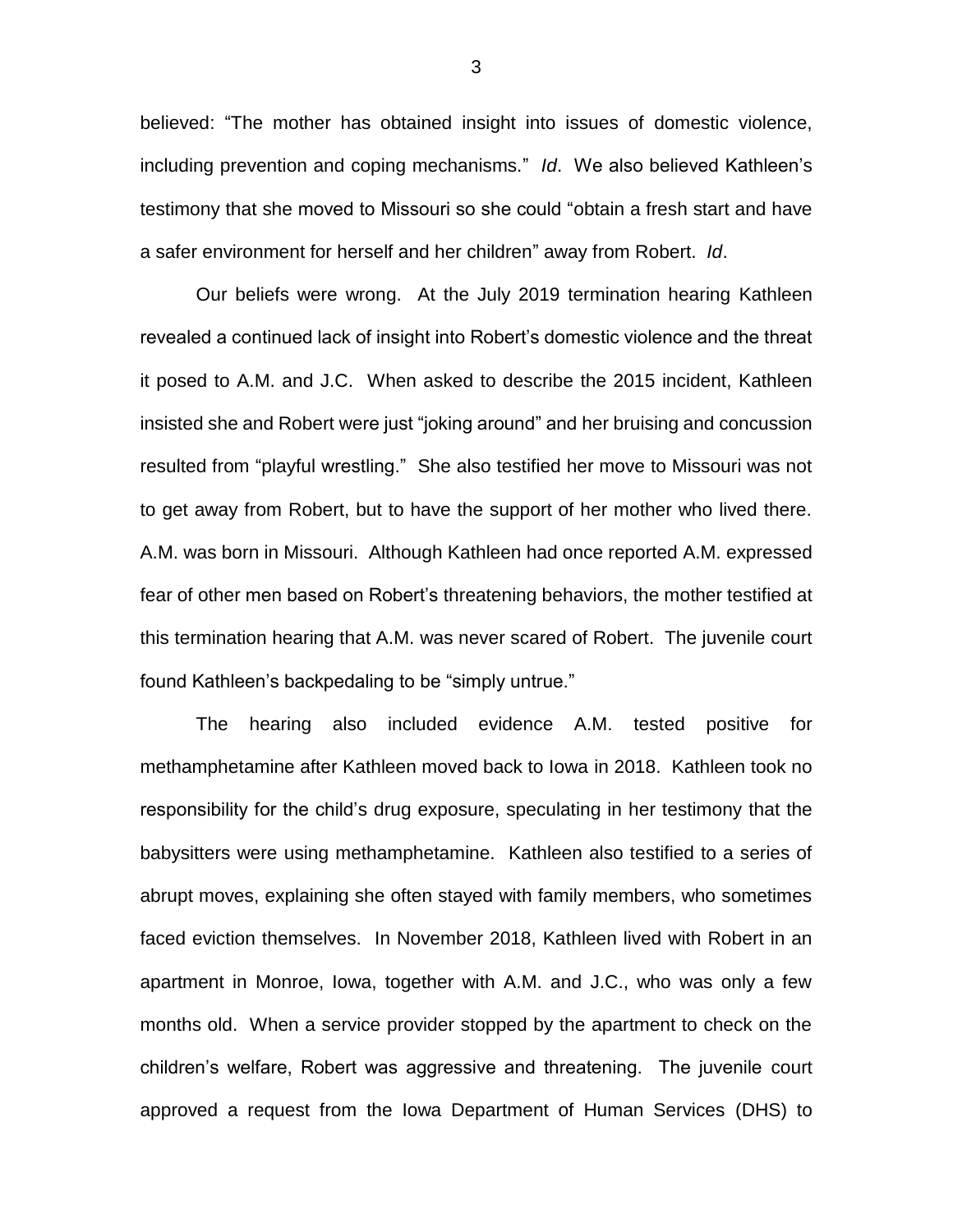remove the children from Kathleen's care. After the children's removal, Kathleen was inconsistent with visitation and other services.

The juvenile court found Kathleen subjected the children to "unstable living conditions, unsafe parenting practices, and unsafe persons." The court was concerned that Kathleen had "completely changed her position" on Robert's suitability as a partner and caretaker for the children. The court noted Robert's "argumentative" demeanor on the witness stand, and Kathleen's approving reaction to his "inappropriate answers."

The court granted the State's petition to terminate Kathleen's parental rights

under lowa Code section 232.116(1) (2019), paragraphs (g)<sup>5</sup> and (h)<sup>6</sup>.

## $\overline{a}$ <sup>5</sup> Paragraph (g) allows for termination if

Iowa Code § 232.116(1)(g).

 $6$  Paragraph (h) allows for termination if:

The court finds that all the following have occurred:

(1) The child is three years of age or younger.

The court finds that all of the following have occurred:

<sup>(1)</sup> The child has been adjudicated a child in need of assistance pursuant to section 232.96.

<sup>(2)</sup> The court has terminated parental rights pursuant to section 232.117 with respect to another child who is a member of the same family or a court of competent jurisdiction in another state has entered an order involuntarily terminating parental rights with respect to another child who is a member of the same family.

<sup>(3)</sup> There is clear and convincing evidence that the parent continues to lack the ability or willingness to respond to services which would correct the situation.

<sup>(4)</sup> There is clear and convincing evidence that an additional period of rehabilitation would not correct the situation.

<sup>(2)</sup> The child has been adjudicated [CINA under] section 232.96.

<sup>(3)</sup> The child has been removed from the physical custody of the child's parents for at least six months of the last twelve months, or for the last six consecutive months and any trial period at home has been less than thirty days.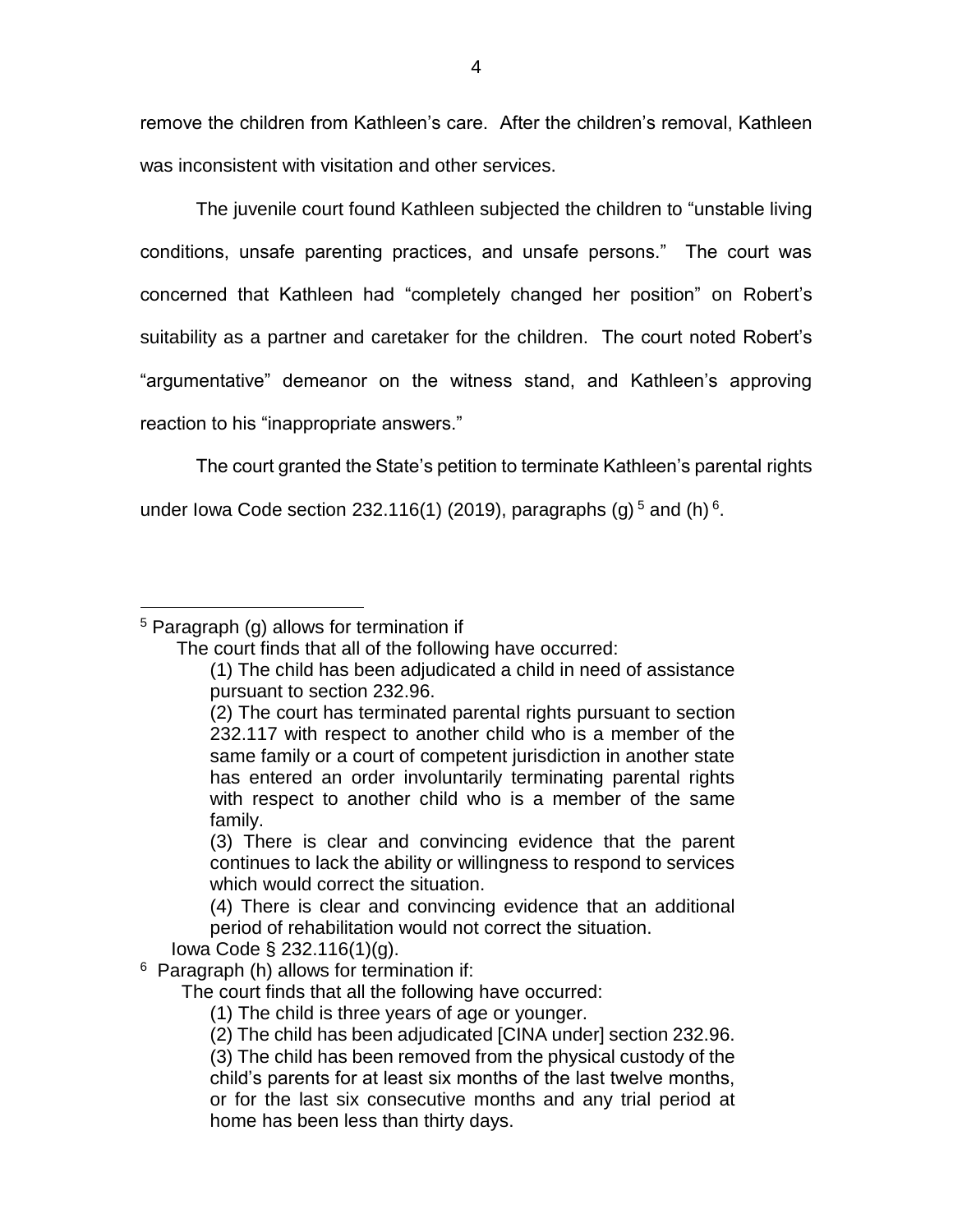On appeal, Kathleen argues the State did not offer clear and convincing evidence the children could not be returned to her custody at the present time without the danger of further harm. *See* Iowa Code § 232.116(1)(h)(4); *see also A.M.*, 843 N.W.2d at 111 (interpreting statutory language "at the present time" as the time of the termination hearing). She also contends the State failed to show she lacked the ability or willingness to respond to services or that more time for rehabilitation would not correct the situation. *See* Iowa Code § 232.116(1)(g)(3), (4). Kathleen emphasizes she has consistently tested negative for illegal substances, she has been actively working on her co-dependency issues, $<sup>7</sup>$  and no</sup> new allegations of domestic violence have emerged since 2015.

When the juvenile court terminates rights on more than one statutory ground, we may affirm the order on any ground supported by the record. *In re D.W.*, 791 N.W.2d 703, 707 (Iowa 2010). We find the State proved paragraph (h) by clear and convincing evidence.

The record shows Kathleen carries on an intimate relationship with her domestic abuser. She minimizes his threats and violence. And she believes he would be a safe caretaker for the children. The juvenile court did not believe Robert made any progress in addressing his controlling and abusive behavior. We agree with the juvenile court's opinion that Robert "continues to pose a safety risk

 $\overline{a}$ 

<sup>(4)</sup> There is clear and convincing evidence that the child cannot be returned to the custody of the child's parents as provided in section 232.102 at the present time.

Iowa Code § 232.116(1)(h).

<sup>&</sup>lt;sup>7</sup> The DHS worker testified Kathleen relied on Robert for financial help and having that power over her contributed to their codependent relationship. Her therapist testified Kathleen's goal was to increase her understanding of codependency and opined any codependency "creates dysfunction in a relationship."